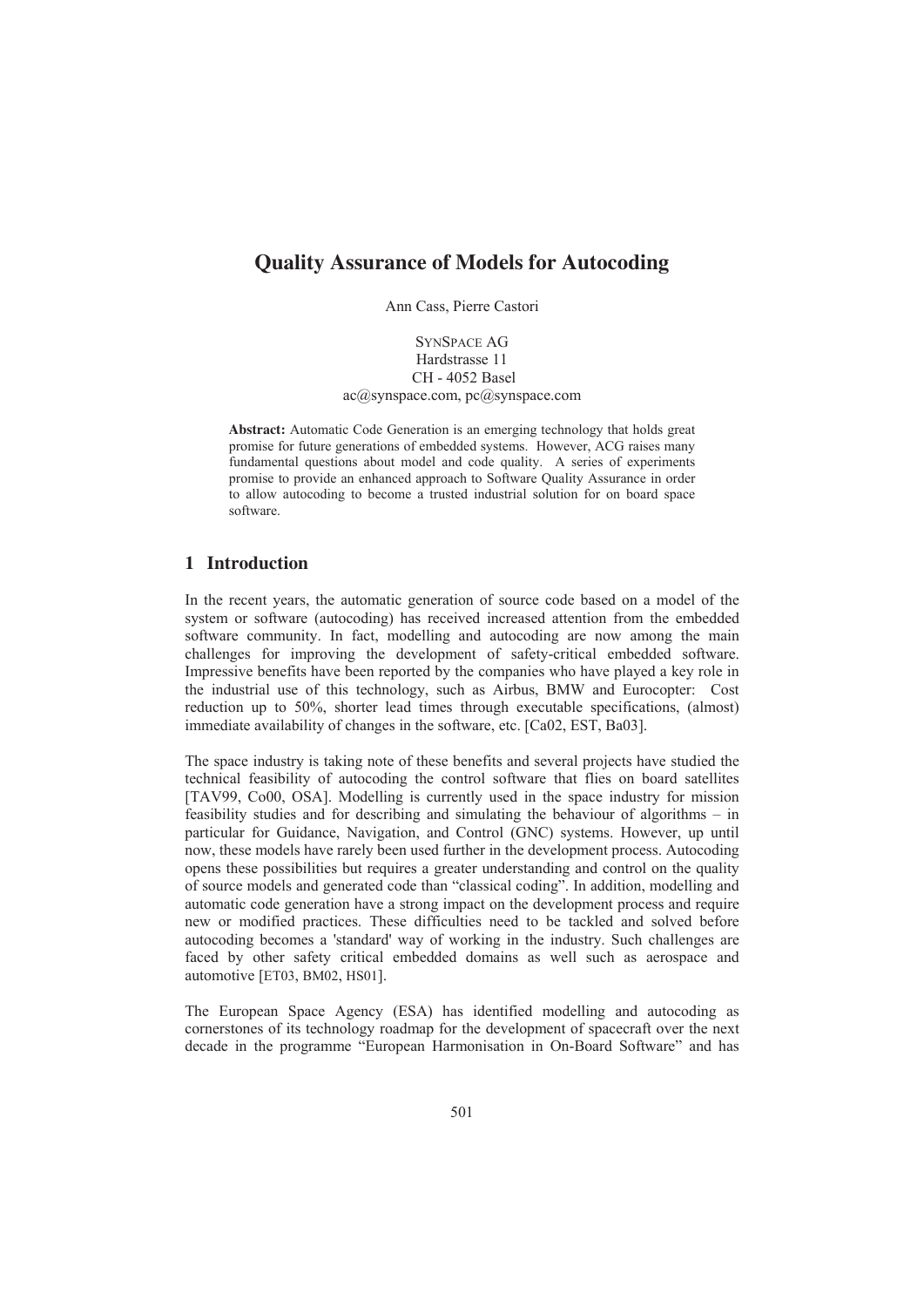launched a project "Automatic Code Generation"1 (ACG) to demonstrate the possibility of using autocoding for safety critical embedded systems.

A series of experiments will provide detailed insight into the impact of modelling and autocoding on the specification, design, coding and validation phases. These experiments (performed by space industrials and described in more detail in [CZ04, ZL05]) investigate the feasibility of ACG by autocoding parts of software already developed for previous space missions. The experimental situation is rich as the original software and the project validation facilities are still available for use and comparison. In addition, the history of the original mission projects (e.g. time and effort spent, changes to requirements, etc) is available and provides a solid baseline for observing differences in the autocoding development process. The experiments use some of the ACG tools leading in the market today (dSpace TargetLink, ESTEREL Technologies SCADE, Telelogic Tau G2). They will identify potential problems or risks with modelling and autocoding and support the definition of suitability criteria for autocoding environments to be used in the production of embedded systems. Finally, the project will provide constructive guidelines that enable the effective use of autocoding.

Meanwhile, SYNSPACE is responsible for the Quality Assurance and Safety aspects of the experiments. As modelling and code generation affect a variety of software engineering activities, the corresponding QA processes must also be adapted to ensure the fulfilment of quality requirements. Our focus in the study is thus twofold:

- To assess whether Automatic Code Generation can be successfully used for producing safety- or mission-critical software,
- To assess and advise what changes should occur to quality assurance processes (and therefore the relevant space standards) to incorporate ACG.

## 2 Adapting the QA Process for Modelling and Autocoding

Defining a consistent strategy for Quality Assurance in an ACG lifecycle represents a significant innovation, as ACG affects many areas of the software development process and raises fundamental issues about quality. New QA activities must be identified to Defining a consistent strategy for Quality Assurance in an ACG lifecycle represents a significant innovation, as ACG affects many areas of the software development process and raises fundamental issues about quality. New Q project, SYNSPACE has identified a number of modifications to the traditional space QA process. These are represented in the form of changes to ECSS-Q-80 [EC03], the European space standard for software QA. All proposed changes remain to be confirmed during the experiments, but a few are described in this section. European space standard for software QA. All proposed changes remain to be confirmed<br>during the experiments, but a few are described in this section.<br>In terms of *product* quality assurance. ACG raises fundamental question

during the experiments, but a few are described in this section.<br>In terms of *product* quality assurance, ACG raises fundamental questions about the<br>importance of certain "classic" *code* quality attributes such as readabi importance of certain "classic" *code* quality attributes such as readability, complexity and modularity. In addition, the quality control of the autocode *model* takes on an important significance. Quality properties must be defined and verified for models that

<sup>&</sup>lt;sup>1</sup> This work is supported by ESA/ESTEC Contract No. 18056/04/NL/JA. The ACG project consortium includes EADS ST, SciSys, BSSE, and SYNSPACE.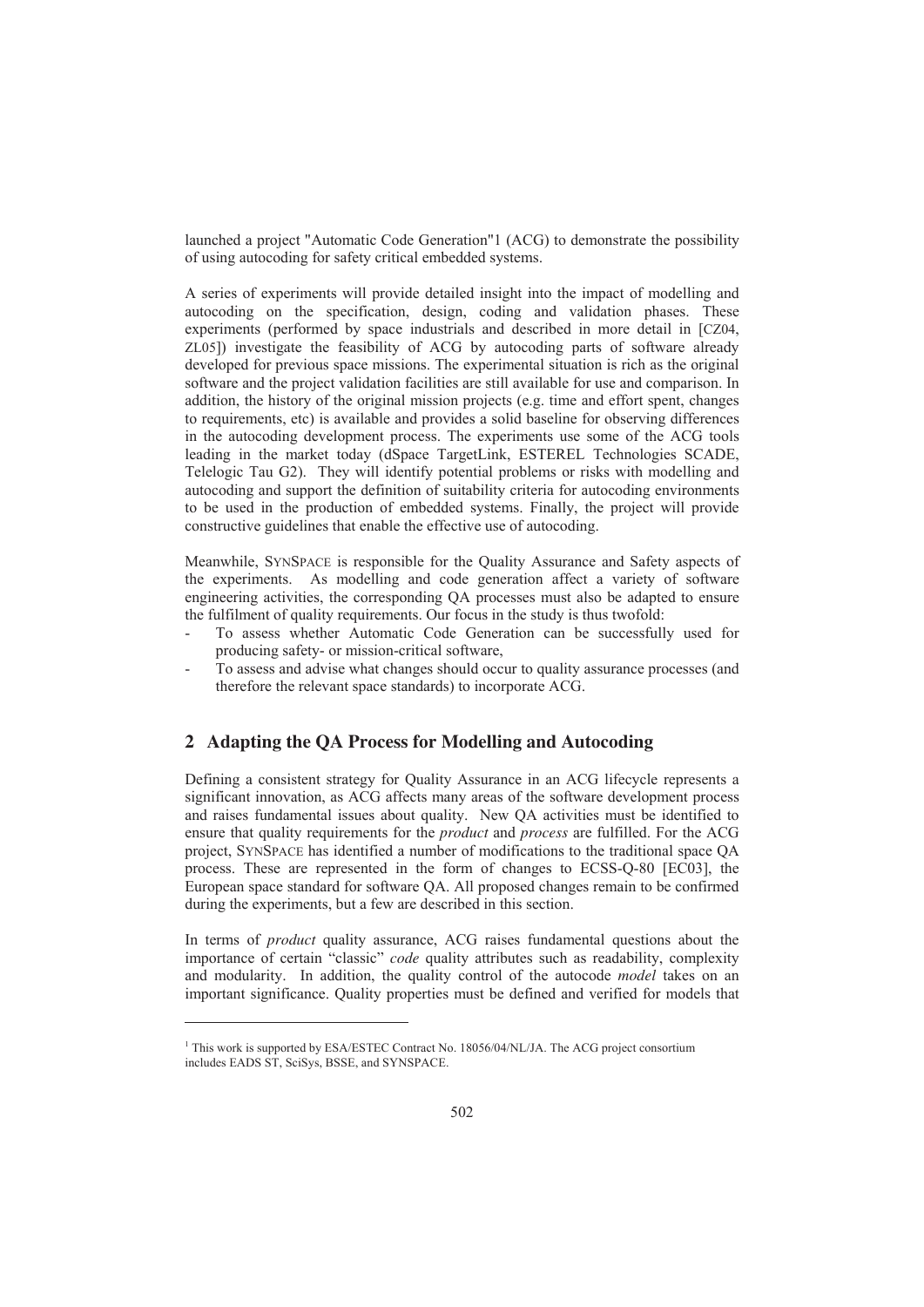ensure the quality of the code generated. This leads to a new focus on measures of model quality and modelling standards, described in the sections below.

#### 2.1 Measures of Model Quality

QA must establish the expected quality characteristics both of the final product and of intermediate work products (specifications, designs etc). For traditional manual development, a defined set of quality attributes exists for source code. Indeed the current quality standards applicable for the development of European space software [EC03] contain a number of requirements on attributes which represent code quality, but no such quality requirements are defined for models used for autocoding in industry. It is not even clear to what extent it is possible to define generic quality attributes that are independent of the specific modelling languages. In the study, a first examination is to be performed, seeing if certain measures associated with code quality (e.g. McCabe complexity) can also be adapted to apply for autocode models, or at least if certain measures can be defined to control the generation of code.

### 2.2 Modelling Standards

A common approach to ensuring higher quality autocode is to restrict the use of the modelling language. This has been observed as an effective means of improving performance by removing constructs that are not efficient for the target compiler [Co00]. Code size can be decreased by 30% using very simple rules such as declaring that only one instance of a process is authorised at execution time. The declaration of procedures as inline is another such possible rule [MO98]. This shows that modelling for autocode encompasses more than just defining a correct model of the system or software. Tailoring of the model and configuration of the tool used to produce code is also a key part. Therefore a complete set of rules specific to the modelling language and tool used (called a modelling standard) must be defined. In [Ba03], experiments made at the BMW Group show a reduction of 55% in size and 77% in execution time of the generated code just by using a set of 70 rules at the modelling level. [TAV99] considers that appropriate design rules might be needed to achieve a correct level of numerical accuracy. Some authors even believe that the main obstacle preventing widespread acceptance of ACG in safety-related projects is the lack of industry-wide definitions and modelling standards against which models can be verified [Fr03]. One notable exception is the MAAB Style Guide, a modelling standard in the automotive domain [MA01], which includes rules to prevent inefficient or unreadable code as well as errors in the code or with code generators and compilers. In the ACG experiments, modelling standards will be applied by the projects for the different modelling languages used. These standards will be refined based on the result of code quality analyses as well as validation testing.

2.3 QA of the Modelling and Autocoding Process<br>In terms of the quality assurance of the development *process*, ACG introduces a number of issues including the need to assess the translation between the model and the code and possibly the certification, qualification or fitness requirements of the tools composing the autocoding environment [OH00]. Other issues include ensuring traceability between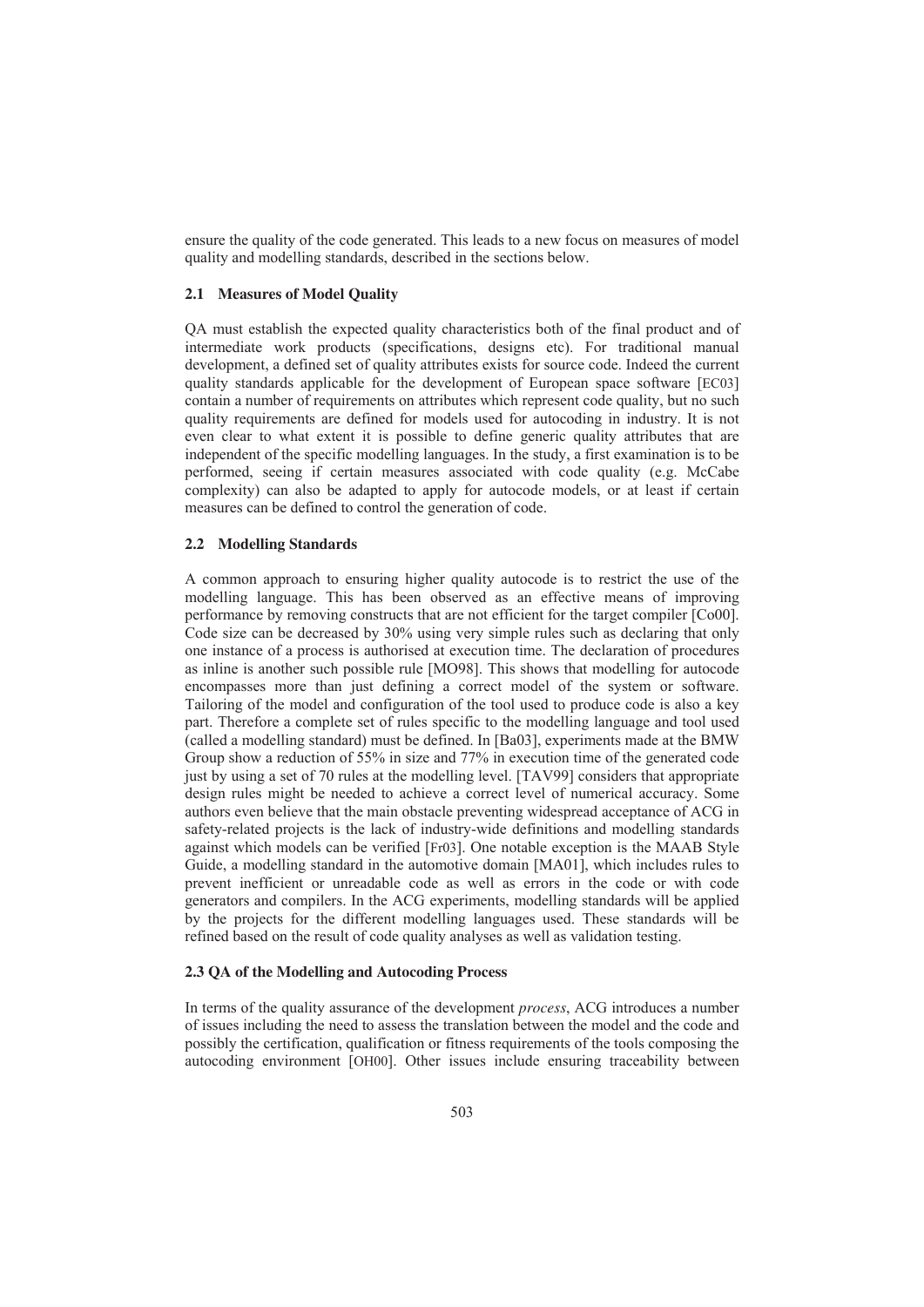elements in models and software requirements, ensuring the configuration control of autocode models (i.e. tracking versions and changes made to models), and managing upgrades in the code generation tools.

A critical aspect of *process* assurance focuses on ensuring safety. During the original baseline projects, software safety analyses were performed placing certain constraints on the on the design of the software. This was particularly the case for the experiment Monitoring and Safety Unit of the Automated Transfer Vehicle. Used for managing the docking manoeuvre as it joins the International Space Station, this subsystem represents the highest possible level of safety critical space software.

The consequences of this original safety analysis were in the form of constraints: requirements added to the software requirements specifications to cover e.g. conditions for reporting bad health status, actions to be performed when some units report bad The consequences of this original safety analysis were in the form of constraints:<br>*requirements* added to the software requirements specifications to cover e.g. conditions<br>for reporting bad health status, actions to be pe health status, new actions to be performed within precise time ranges or *design* constraints added to architectural and detailed designs: e.g. partitioned memory and redundancy.

Studies such as the SETTA project [SE02] have highlighted that decoupling can occur between the functional development process and the safety analysis process. The focus in the ACG experiments will be to see if these original design constraints are still relevant and are feasible to implement in the autocode models and autocoding development process.

## 3 OA in the ACG Experiments

Findings from the experiments will come from three main sources:

- Metrics from a quality model for autocode,
- Code analysis and reviews, and
- Lessons learned workshop.

<sup>S</sup>YNSPACE has developed a **quality model** for the experiments, based on a tailoring of an ISO 9126 conformant quality model developed for the space domain [SP02]. Of particular interest are the quality attributes associated with code functionality, reliability, maintenance and safety as well software development and system engineering effectiveness. Additional metrics are included to cover quality aspects of the autocode models (e.g. size, complexity) as discussed above. Overall project productivity and reactivity (time to change) will also be evaluated.

Two **code reviews** are planned during the implementation phase. These analyses of the generated code will be performed by SYNSPACE to provide insight on the quality of the generated code and the effectiveness of modelling standards applied. SYNSPACE will use the TICS [TIO] tool to verify that the generated code is in compliance with the MISRA C coding standards [MI98].

## 4 Conclusion